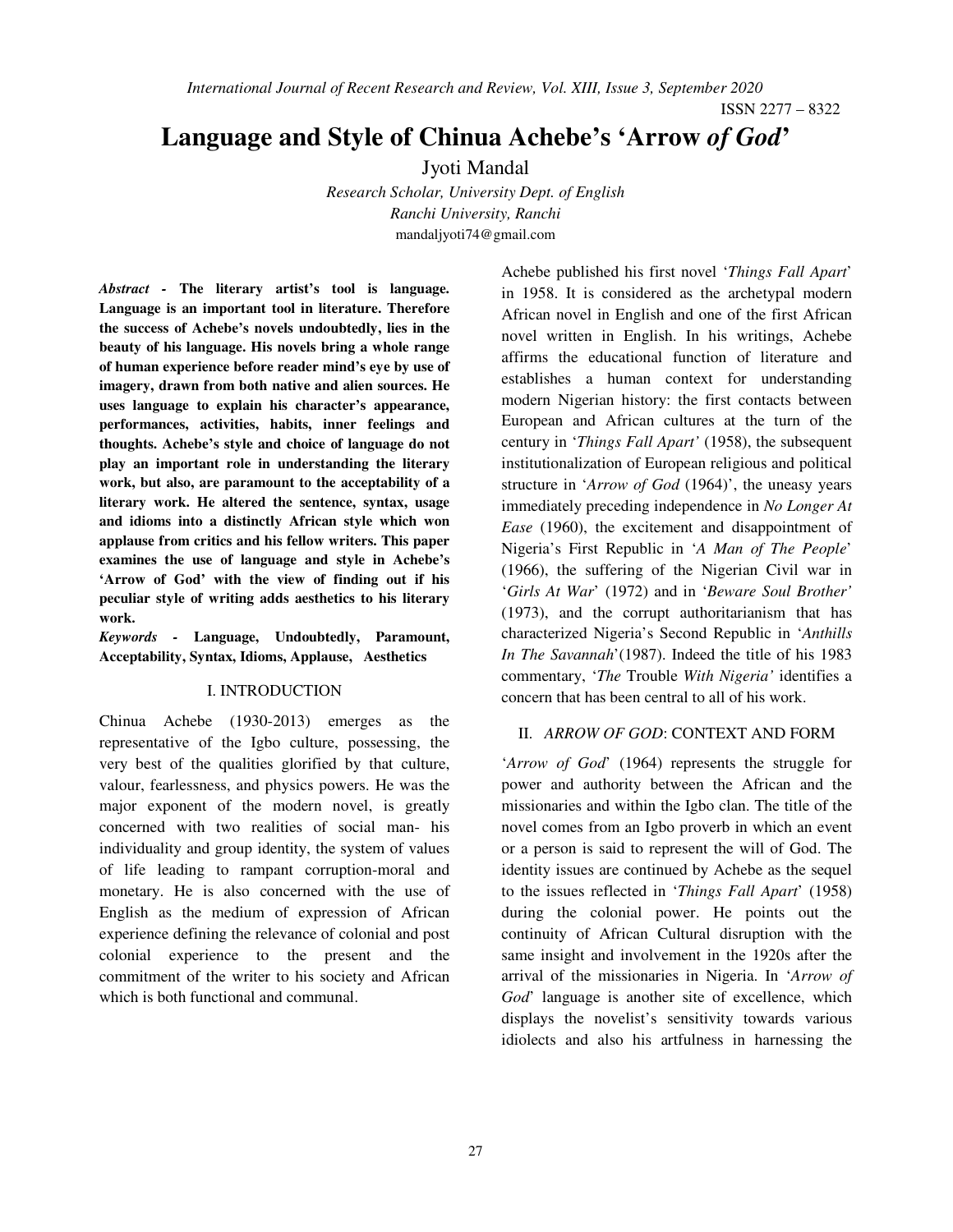same in integrating English with various shades of Nigerian reality [1]. The writing of Achebe's fiction draws heavily on the oral tradition of the Igbo people. He weaves folk tales into the fabric of his stories illuminating communities' values in both the context and the form of the storytelling. The tale about the Earth and sky in '*Things Fall Apart*' emphasises the interdependency of the masculine and the feminine. The other important characteristic of Achebe's style is the use of proverb which often illustrates the waves of the rural Igbo tradition.

He sprinkles them throughout the narratives, repeating points made in conversation. Critic Anjali Gera notes that the use of proverbs in *'Arrow of God'* serves to create through an echo effect the judgement of a community upon an individual violation. And it is also seen that such repetition in his urban novels '*No Longer at Ease*' and '*A Man of the People*' is less pronounced. Achebe stands among the most influential figures of world literature with the help of his unique writing style, he skilfully wave ancient folk tales of the Igbo tribe into his stories. He always highlighted cultural values in those tales. His universally acclaimed novel '*Things Fall Apart*' is one of the best books in the world. He had used many literary devices in his work to make readers understands the themes and messages through characters and stories. To illustrate the values of Igbo's oral story tradition, he used proverb in his pieces, such as '*An Arrow of God*' and '*No Longer at Ease*'.

#### III. THE MAIN THRUST

One cannot talk of Achebe's achievement in '*Arrow of God*' without mentioning his language. Like in '*Things Fall Apart*', the twin novel, Achebe uses English in a universally accepted standard and at the same time in a way to carry his purely authentic African experience. His mastery of the English language enables him to make use of a species of language "that is clear and generous which stirs the emotions and drops anchors in the memory. In chapter I, page I, Achebe gives a signal of what to expect in Arrow.. "The moon (the chief priest) saw that day was as thin as an orphan fed grudgingly by a

cruel foster-mother". The imagery is scintillating a sort of literary echo from Thomas Hardy the English poet- and novelist known for his deep-etched descriptions eg, in '*The Major of Caster Bridge*, *Far From the Madding Crowd* and *Tess of the D'Urbervilles*'.

First chapter of the novel '*Arrow of God*' focuses on Achebe's use of reference in creating both cohesion and the feeling of suspense. This is a state of the mind that is characterized by anxiety, expectation, apprehension and tension. It is the expectation that raises apprehension and anxiety. Suspense is used in various ways especially in creative writing. In drama for instance, it could be where "a chain of cause is left in doubt with tension being a primary emotion felt as part of the situation" [3]. The first paragraph of the novel opens the vista of suspense through referencing in the text as follow:-

 "This was the third nightfall since he began to look for signs of the new moon. He knew it would come today but he always began his watch three days early because he must not take a risk. In this season of the year his task was not too difficult; he did not have to peer and search the sky as he night do when the rains came. Then the new moon sometimes lids itself for days behind rain clouds so that when it finally came out it was already half grown. And while it played its game the chief priest sat up every evening waiting. [4]

 Achebe has used Pidgin English in his texts, a language which reflects the way English in his texts, a language which reflects the way English is actually used by some Nigerian. It is liberally sprinkled with Ibo Vocabulary so, that it gives a feel of the native speech. In 'The Empire Writes Back', Bill Ashcroft, Gareth Griffitsh, and Helen Tiffin describe about the linguistic reality of Pidgin as it functioned in colonial times:

 "Pidgin was inevitably used in the context of master-servant relationships during the period of European colonization...of course, Pidgin remains a dominant mode of discourse, among all non-English speakers wherever it exists, but its role in most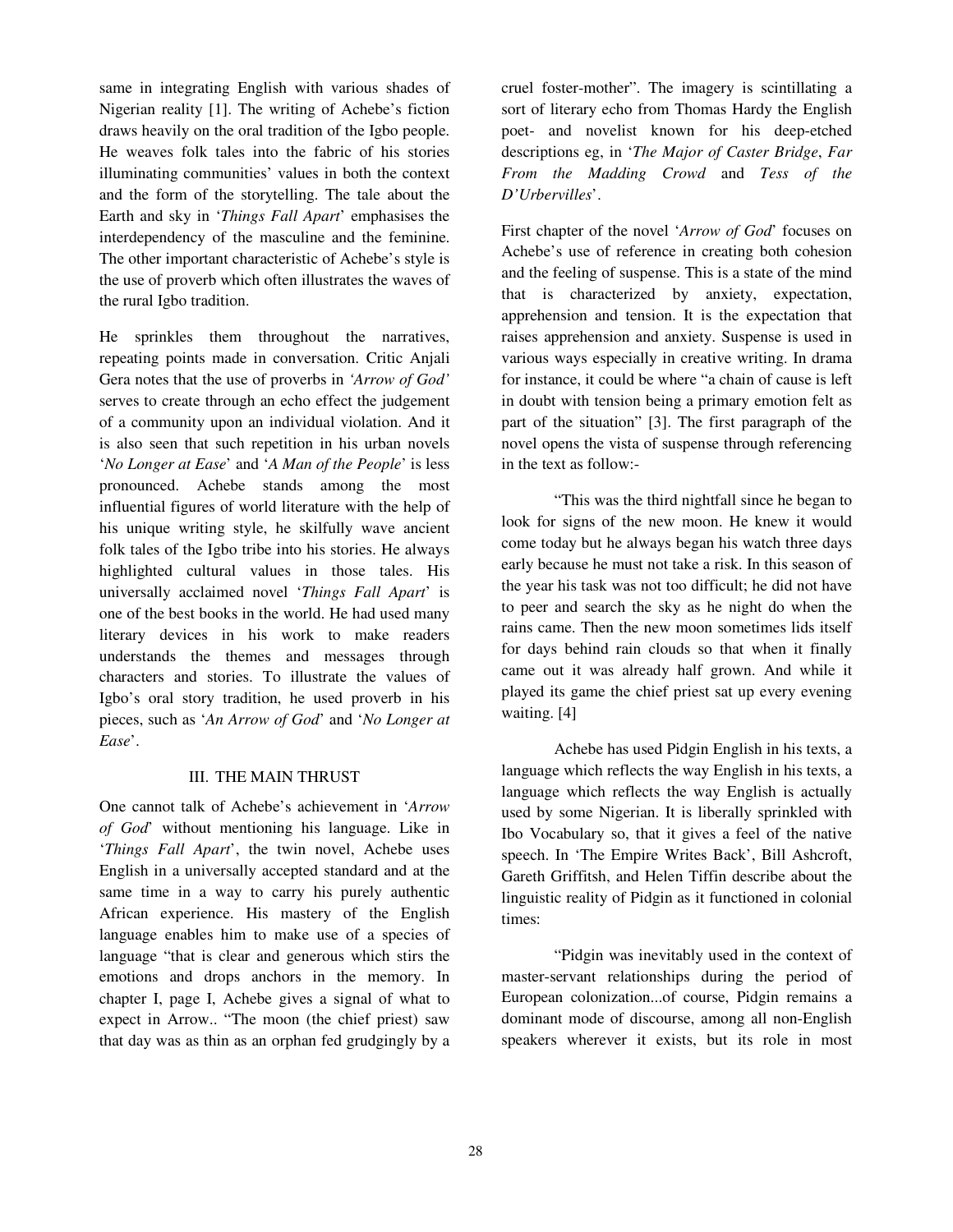literature...is both to install class difference and to signify its presence" [5].

 In '*A Man of The People*' Chinua writes about the chief Nanga who always spoke English or Pidgin and Mrs. Nanga who stuck to Igbo literature with the odd English words 'thrown in now and again', Hallaw, hama you. Nice to see you again. All na lie lie." In '*Anthills of Savannah*' Achebe writes in Cockney, a variety of pidgin English. He uses it especially when he portrays the women as being stupid, but then she talks about Shakespeare,

*"Your boys like us, ain 'they? My girlfriends' said it's the Desdemona complex. Nice word Desdemona. Italian I think. Ever hear it?"* 

In '*Arrow of God*' Pidgin English is used by Mr. Winter bottom's house hold workers to commune with him. For example in reply to his queries about the native children in his compound, his steward says, "My pichin na dat two we de run yonder and dat yellow gal. Di oder two na cook in pichin"[6].

### IV. CULTURAL INFLUECES AND LANGUAGE

In '*Arrow of God*' there are standard British English, Nigerian English and Nigerian pidgin. Nigeria is one of such African countries where many Nigerian elite uses the Nigerian English have currency within educational and political circles. The varieties of English in '*Arrow of God*' are a reflection of how the English language is used in Nigeria. They are also effective means of projecting the themes of culture conflict and disintegration of cultural values in the novel. Their speech is sometimes interspersed with Igbo words (code-mixing) and in some situations they switch from this variety Nigerian English to the native language (code-switching). The colonial masters in the novel use standard British English while the messengers, cook, policemen, servants, and other semi-literate Africans use the Nigerian pidgin .Thus it serves as an inevitable go-between medium of communication between the natives and British. Incidentally, when the same natives converse with their clan-fellows they switch from pidgin to Igbo. However a reverse-case to this is established by the

two Igbo officers who go to Umuaro to arrest Ezeulu. They purposefully address each other in pidgin and the villagers in Igbo. In this supposed command over the latter by their supposed command over the white man's language. This displays the "linguistic chauvinism" (Ngara 69) which the British have effectively inculcated among the native Igbos.

 The most important feature of Achebe's style is the use of Ibo proverbs. Even a cursory reading of the novel draws one's attention to a very extensive use of proverbs by Achebe as an important stylistic device. He employs amusing proverbs, ironies, folk tales, verbal rhetoric, anecdotes, invective, gossips, prayers, superstitions, mirthful, conversational styles and ludicruous exemplification. In the Igbo society for instance', it is described as the palm oil with which words are eaten' [7]. Achebe has used proverbs as a discourse strategy in most of his novels like '*Things Fall Apart*' '*Arrow of God*' and *Anthills of the Savannah*'.

### V. CHARACTER AND LANGUAGE

Achebe's characters pepper their speech with proverbs: "Among the Ibo the art of conversation is regarded very highly, and proverbs are the palm-oil with which words are eaten" (TF6.6). The sensibility and wisdom of the Igbo people becomes visible in the usage of proverbs which reflects the character's behaviour and manner. Ngugi wa Thiong'o feels that Achebe's '*Things Fall Apart*' and '*Arrow of God*', Amos Tutuola's *The Palmwine Drinkard* and Gabriel Okara's '*The Voice*' could use the borrowed tongues in the best way, by making them 'prey' on African proverbs, and other peculiarities of African speech and folklore. He makes prolific use of proverbs which reflect the good and lean times which their societies experienced.

We have the following proverbs, among other in the aforementioned novels:

"As soon as we shake hand with a lepper he will want an embrace". (AOG.144).

Nwaka uses the proverb in one of his conversations to condemn Ezeulu, the chief priest of Ulu, for romancing with winter bottom. His romance